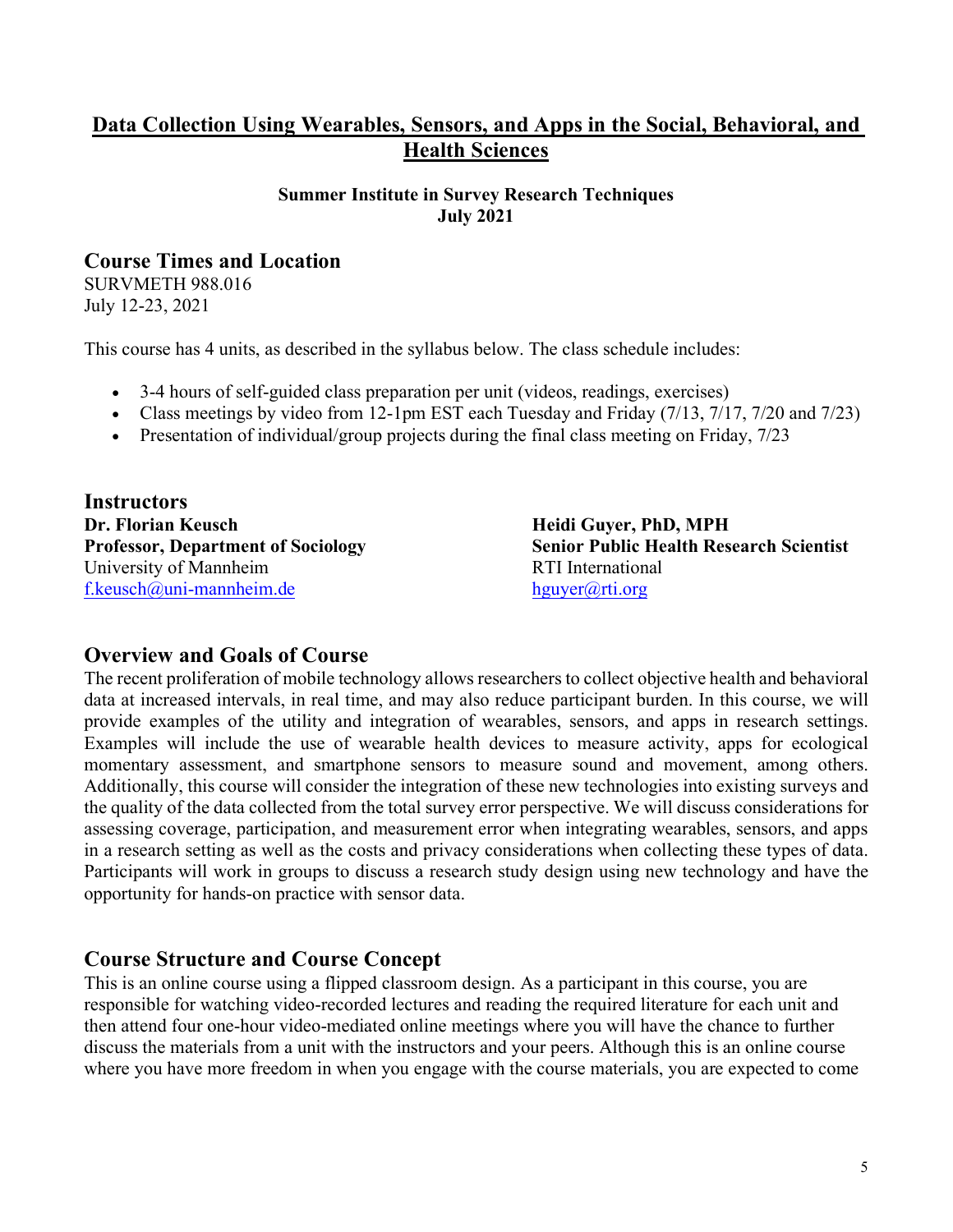prepared to the online video meetings. While the course is spread out across two weeks, the overall workload in this course will be approximately equivalent to a two-day short course.

### **Course Materials**

All course materials will be made available online on the class website at [https://canvas.it.umich.edu/.](https://canvas.it.umich.edu/) Course materials on the website include videos, lecture slides, readings, discussion forums, and other work materials for downloading.

# **Mandatory Weekly Online Meetings**

There will be four one-hour video-mediated meetings in this course that will allow you to interact with the instructors and your peers. Meetings will be held online through Zoom. Follow the link to the meeting sessions on the course website. In exceptional cases, if video participation via Internet is not possible, arrangements can be made for participants to dial in and join the meetings via telephone.

In preparation for the online meetings, you are expected to watch the lecture videos and read the assigned literature before the start of the meeting. In addition, all participants are encouraged to post questions about the materials covered in the videos and readings of the unit in the discussion forum before the meetings.

## **Technical Equipment Needs**

The learning experience in this course will mainly rely on the online interaction between participants and the instructor during the online video meetings. Therefore, we encourage all participants in this course to use a web camera and a headset. We ask you to refrain from using built-in speakers and microphones on your desktops or laptops since this will reduce the quality of audio transmission and therefore will decrease the overall learning experience for all participants in the course. In addition, we suggest that you use a stable Internet connection and are in a quiet environment during online video meetings.

### **Evaluation**

By default, this is a non-credit course. If you want to receive credit for participation in the course, you need to contact the instructors before the start of the course. Participants who seek credit will receive a take-home assignment due one week after the end of the course.

# **Accommodations for Students with Disabilities**

If you think you need an accommodation for a disability, please contact Services for Students with Disabilities (SSD) office to help us determine appropriate academic accommodations. SSD (734-763- 3000; [http://ssd.umich.edu\)](about:blank) typically recommends accommodations through a Verified Individualized Services and Accommodations (VISA) form. Any information you provide is private and confidential and will be treated as such.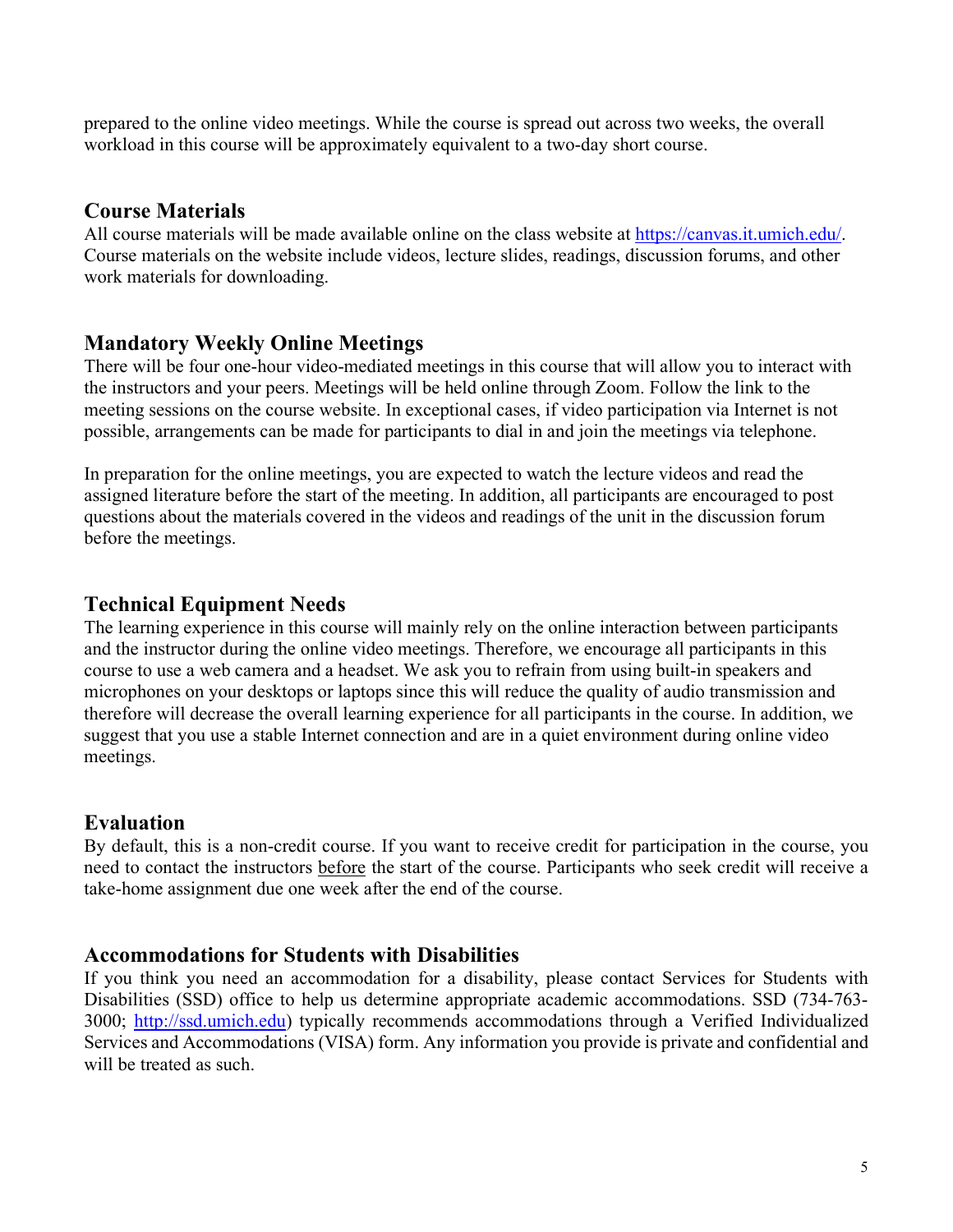# **Academic conduct**

Clear definitions of the forms of academic misconduct, including cheating and plagiarism, as well as information about disciplinary sanctions for academic misconduct may be found at the Rackham web site for the University of Michigan

http://www.rackham.umich.edu/policies/academic and professional integrity/statement on academic [integrity](about:blank)

Knowledge of these rules is your responsibility as a participant and ignorance of them does not excuse misconduct. As a participant, you are expected to be familiar with these guidelines before submitting any written work or taking any exams in this course. Lack of familiarity with these rules in no way constitutes an excuse for acts of misconduct. Charges of plagiarism and other forms of academic misconduct will be dealt with very seriously and may result in oral or written reprimands, a lower or failing grade on the assignment, a lower or failing grade for the course, suspension, and/or, in some cases, expulsion from the university.

# **Course Outline**

### **Unit 1**

#### **Videos**

- Introduction; Course overview
- What can we measure with wearables, sensors, & apps
- Technology  $&$  possible research questions

#### **Recommended readings**

- Doherty, A., Jackson, D., Hammerla, N., Plötz, T., Olivier, P., Granat, M. H., ... & Preece, S. J. (2017). Large scale population assessment of physical activity using wrist worn accelerometers: the UK biobank study. *PloS one*, 12(2), e0169649. <https://doi.org/10.1371/journal.pone.0169649>
- Harari, G. M., Lane, N. D., Wang, R., Crosier, B. S., Campbell, A. T., & Gosling, S. D. (2016). Using smartphones to collect behavioral data in psychological science: Opportunities, practical considerations, and challenges. *Perspectives on Psychological Science*, 11, 838-854. <https://doi.org/10.1177/1745691616650285>

### **Exercises**

- Briefly introduce yourself to the class. What are your background and current affiliation? What research do you do? What experience do you have with sensors and apps, both for your own personal use and for research, if any?
- Develop a research question that can be answered using sensor data. Describe the target population and the type of data that would be used and any additional information you may need to collect to answer your research question.

### **Online Meeting**

• Tue, July 13, noon-1pm EST

### **Unit 2**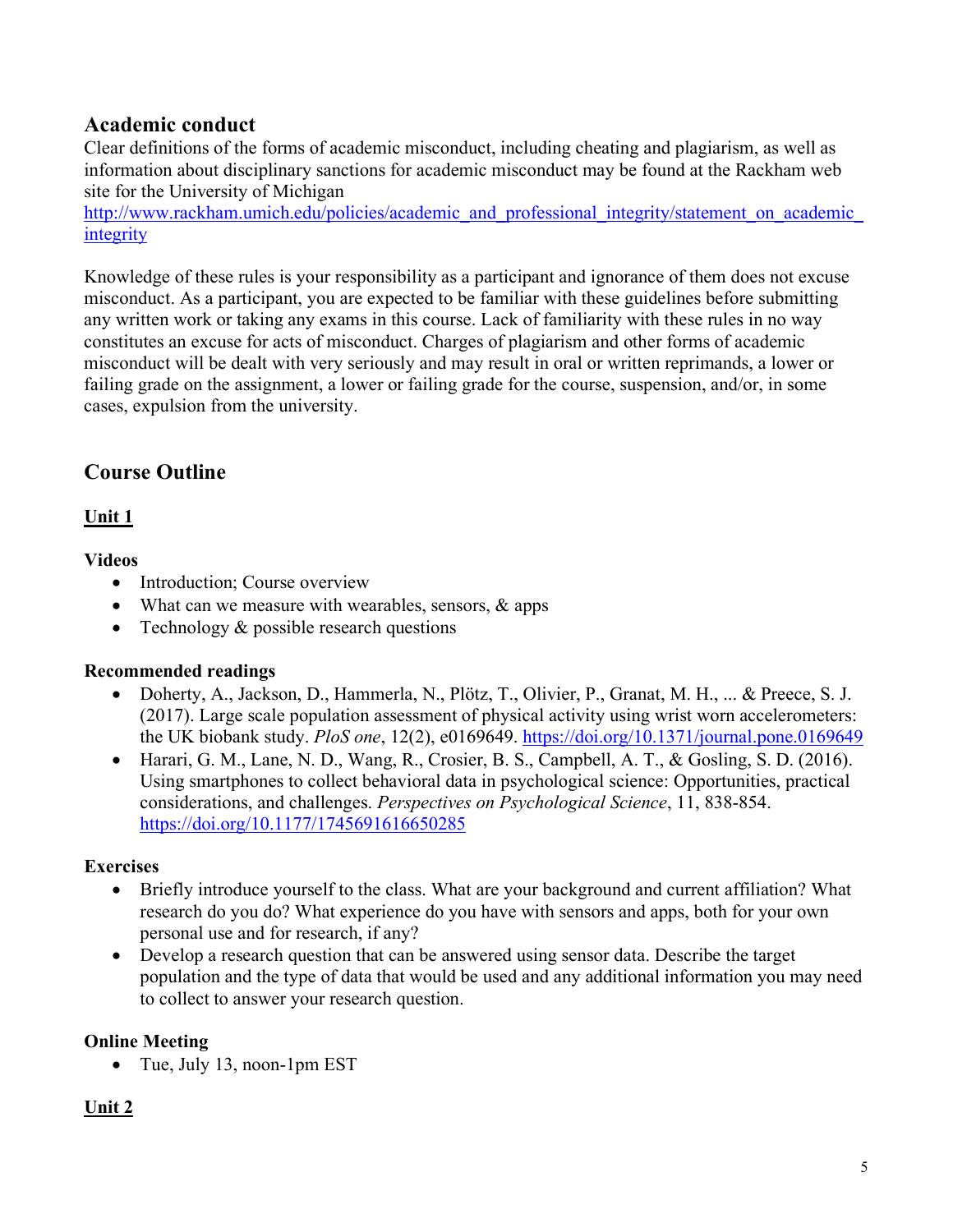#### **Videos**

- Study design considerations from the TSE perspective
- Practical implementation & operational considerations

#### **Recommended readings**

- Fingerman, K. L., Huo, M., Charles, S. T., & Umberson, D. J. (2020). Variety Is the Spice of Late Life: Social Integration and Daily Activity. *The Journals of Gerontology: Series B*, 75, 377- 388.<https://doi.org/10.1093/geronb/gbz007>
- Kreuter, F., Haas, G. C., Keusch, F., Bähr, S., & Trappmann, M. (2020). Collecting survey and smartphone sensor data with an app: Opportunities and challenges around privacy and informed consent. *Social Science Computer Review*, 38, 533-549. [https://doi.org/10.1177/0894439318816389.](https://doi.org/10.1177/0894439318816389)

### **Exercise**

• Using your initial research question, develop an operational plan for carrying out your research project. Describe your study population and methods. Consider potential sources of error.

### **Online Meeting**

• Fri, July 16, noon-1pm EST

### **Unit 3**

#### **Videos**

- Data from wearables, apps & sensors
- Errors when collecting, processing, and interpreting sensor data

#### **Readings**

- Bähr, S., Haas, G.-C., Keusch, F., Kreuter, F., & Trappmann, M. (2020). Missing data and other measurement quality issues in mobile geolocation sensor data. *Social Science Computer Review*. <https://doi.org/10.1177/0894439320944118>
- Kapteyn, A., Banks, J., Hamer, M., Smith, J.P., Steptoe, A., van Soest, A., Koster, A., & Htay Wah, S. (2018). What they say and what they do: comparing physical activity across the USA, England and the Netherlands. *Journal of Epidemiology and Community Health*, 72, 471-476. <http://dx.doi.org/10.1136/>

#### **Exercise**

Using your initial research question, develop an operational plan for carrying out your research project. Describe your study population and methods. Consider potential sources of error. (We will continue with short presentations of those who we did not get to in our second meeting.)

### **Online Meeting**

• Tue, July 20, noon-1pm EST

### **Unit 4**